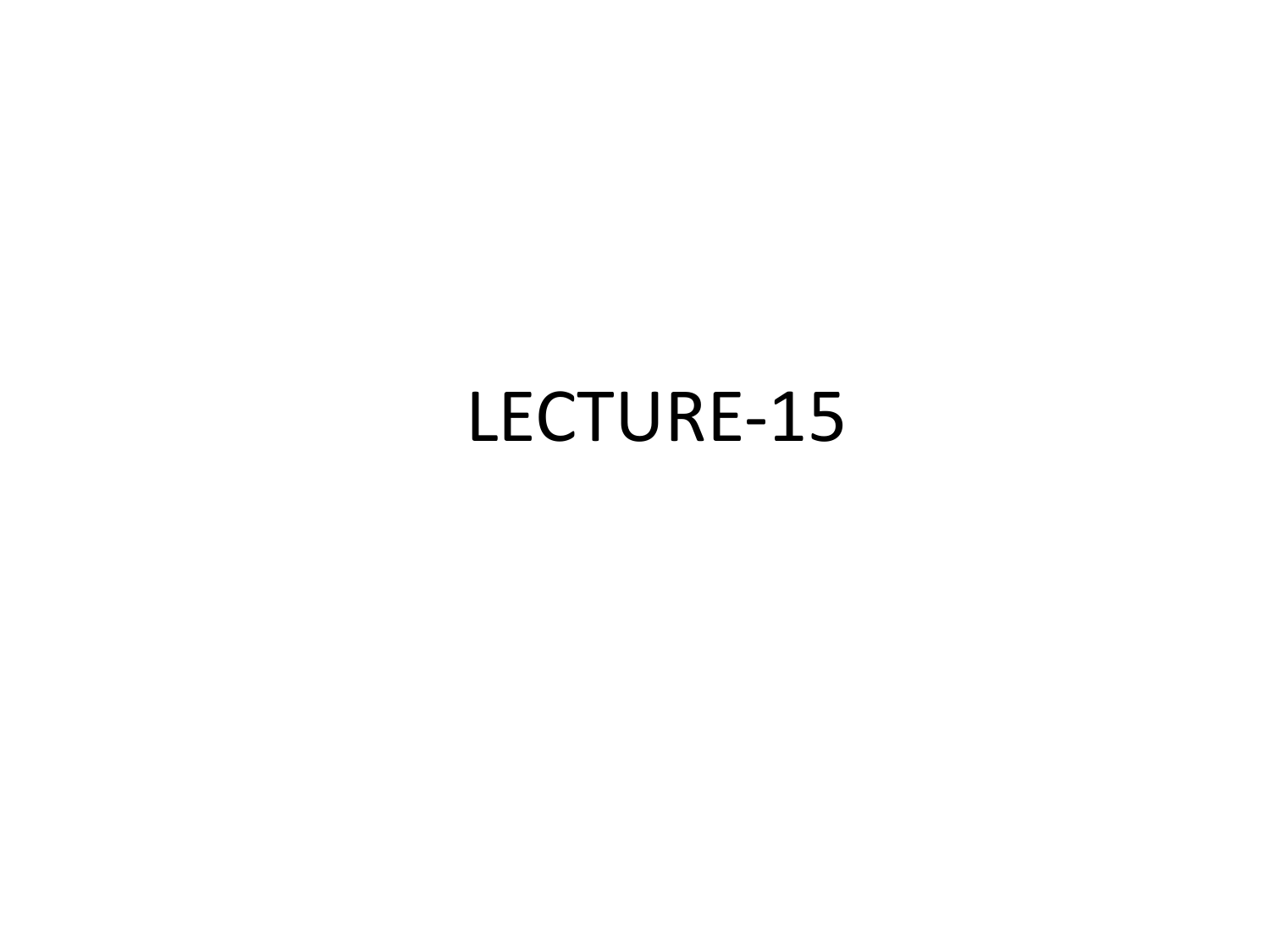## **PR Applied**

The second photolithography process is done to remove the oxide, defining a gate region. The same procedure (PR Drop ->Spinning ->Pre-Baking ->Mask Alignment->UV Exposure -> PR Developing -> Rinsing and Drying -> Post-Baking -> Oxide Etching) as in Lithography #1 is used.

PR applied.

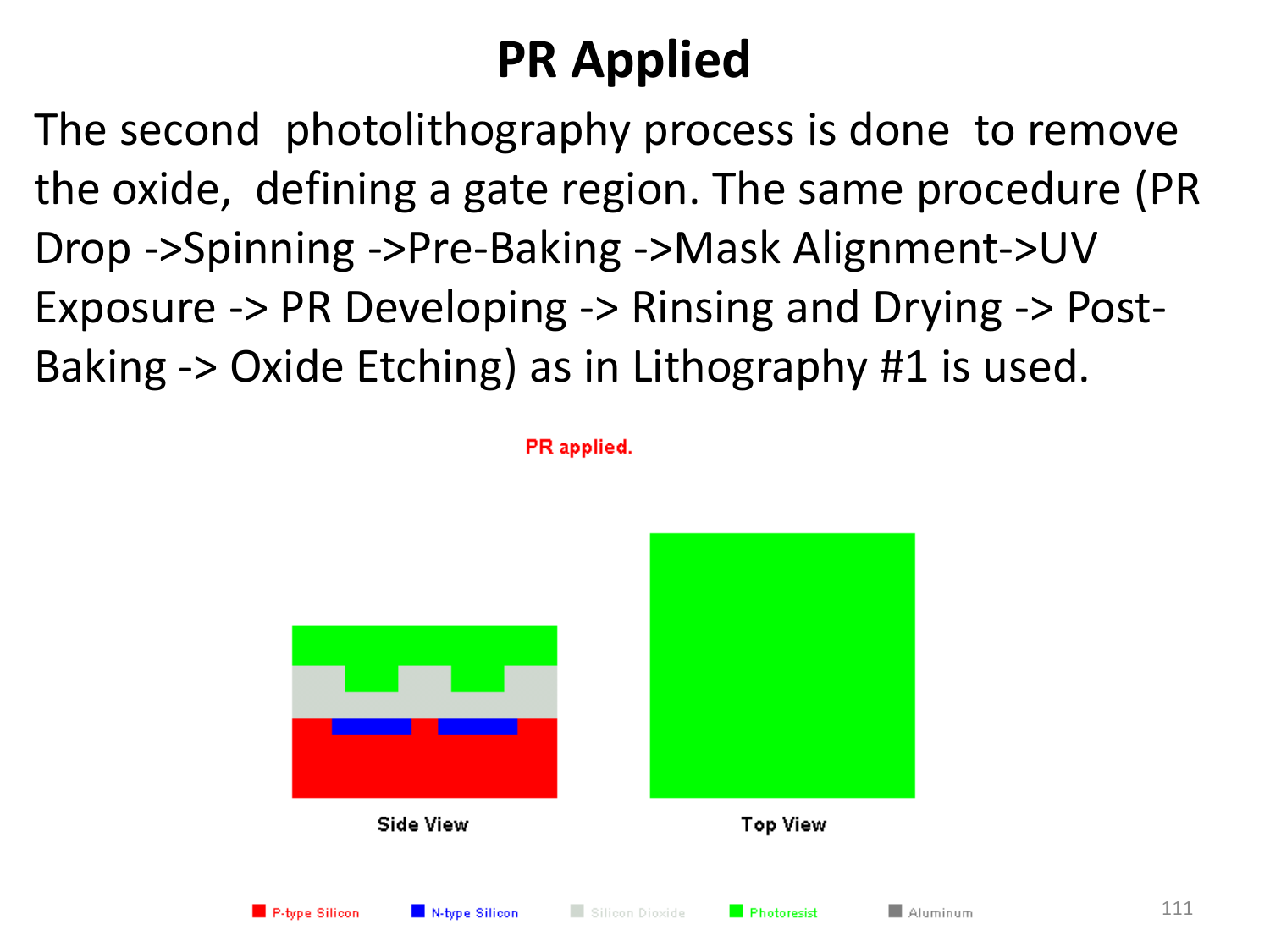## **PR Developed**

The second photolithography process is done to remove the oxide, defining a gate region. The same procedure (PR Drop ->Spinning ->Pre-Baking ->Mask Alignment->UV Exposure -> PR Developing -> Rinsing and Drying -> Post-Baking -> Oxide Etching) as in Lithography #1 is used.

PR developed.

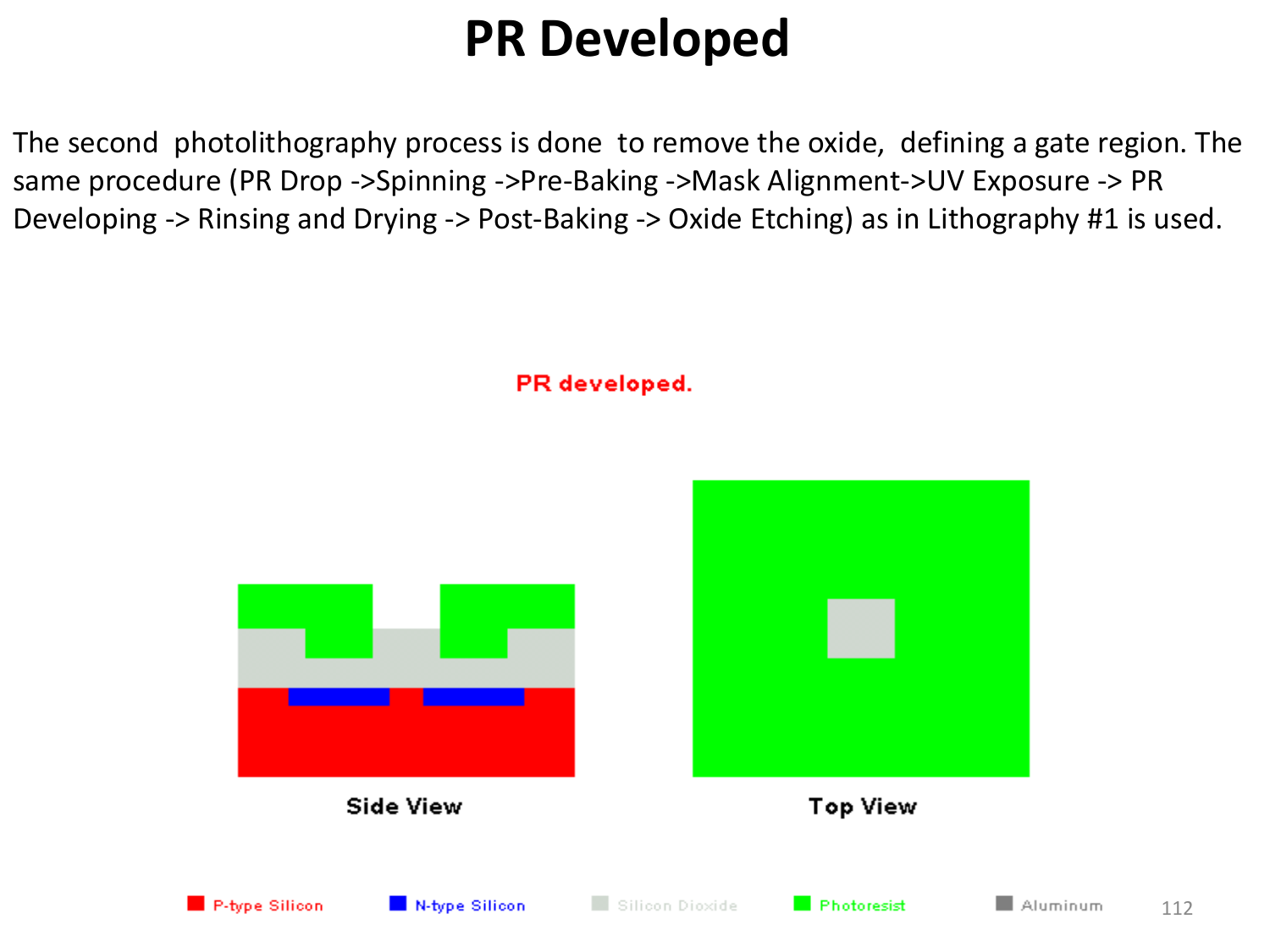## **Oxide Etched**

The second photolithography process is done to remove the oxide, defining a gate region. The same procedure (PR Drop ->Spinning ->Pre-Baking ->Mask Alignment->UV Exposure -> PR Developing -> Rinsing and Drying -> Post-Baking -> Oxide Etching) as in Lithography #1 is used.



Oxide etched.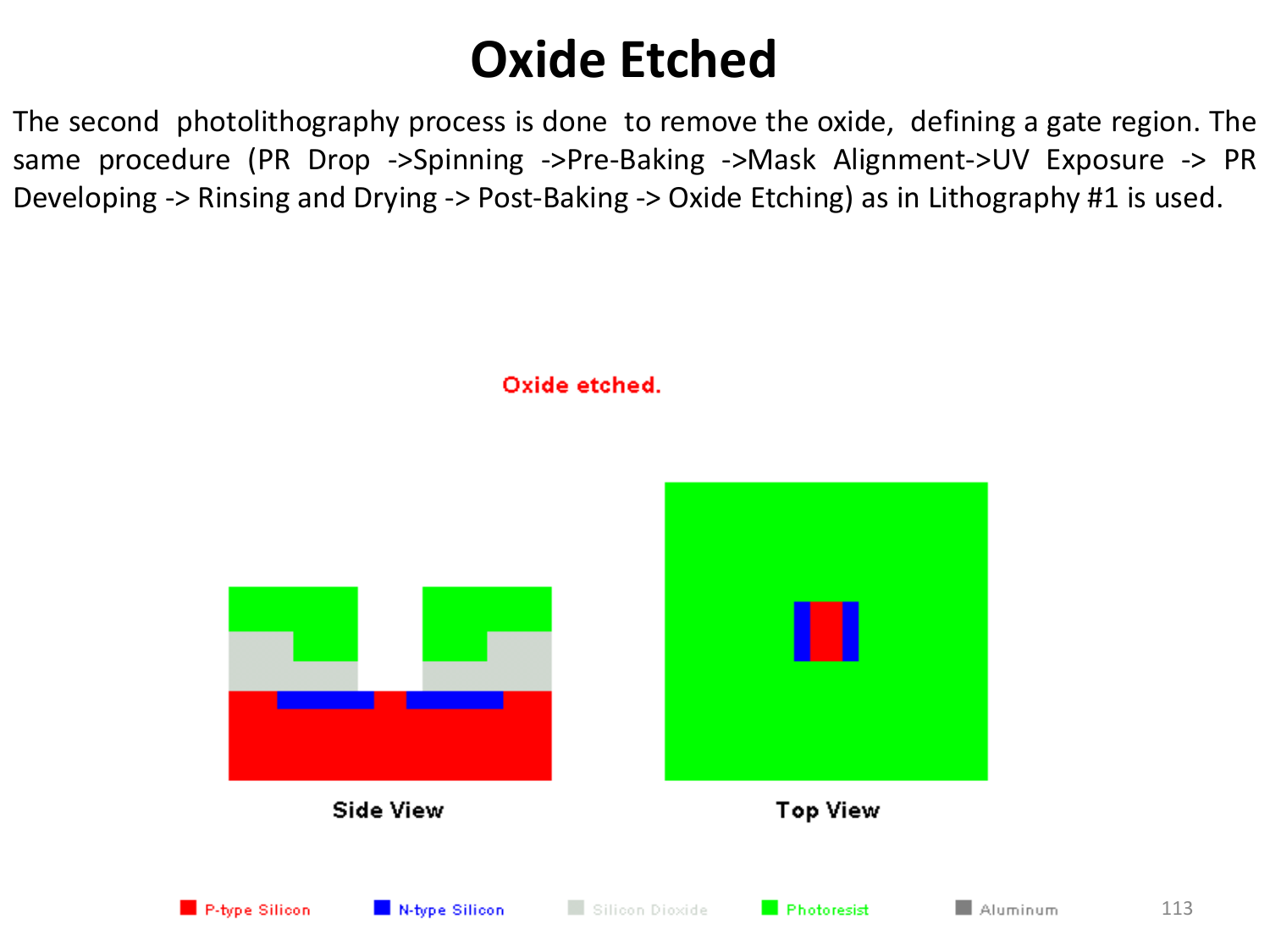## **PR Stripped**

The second photolithography process is done to remove the oxide, defining a gate region. The same procedure (PR Drop ->Spinning ->Pre-Baking ->Mask Alignment->UV Exposure -> PR Developing -> Rinsing and Drying -> Post-Baking -> Oxide Etching) as in Lithography #1 is used.





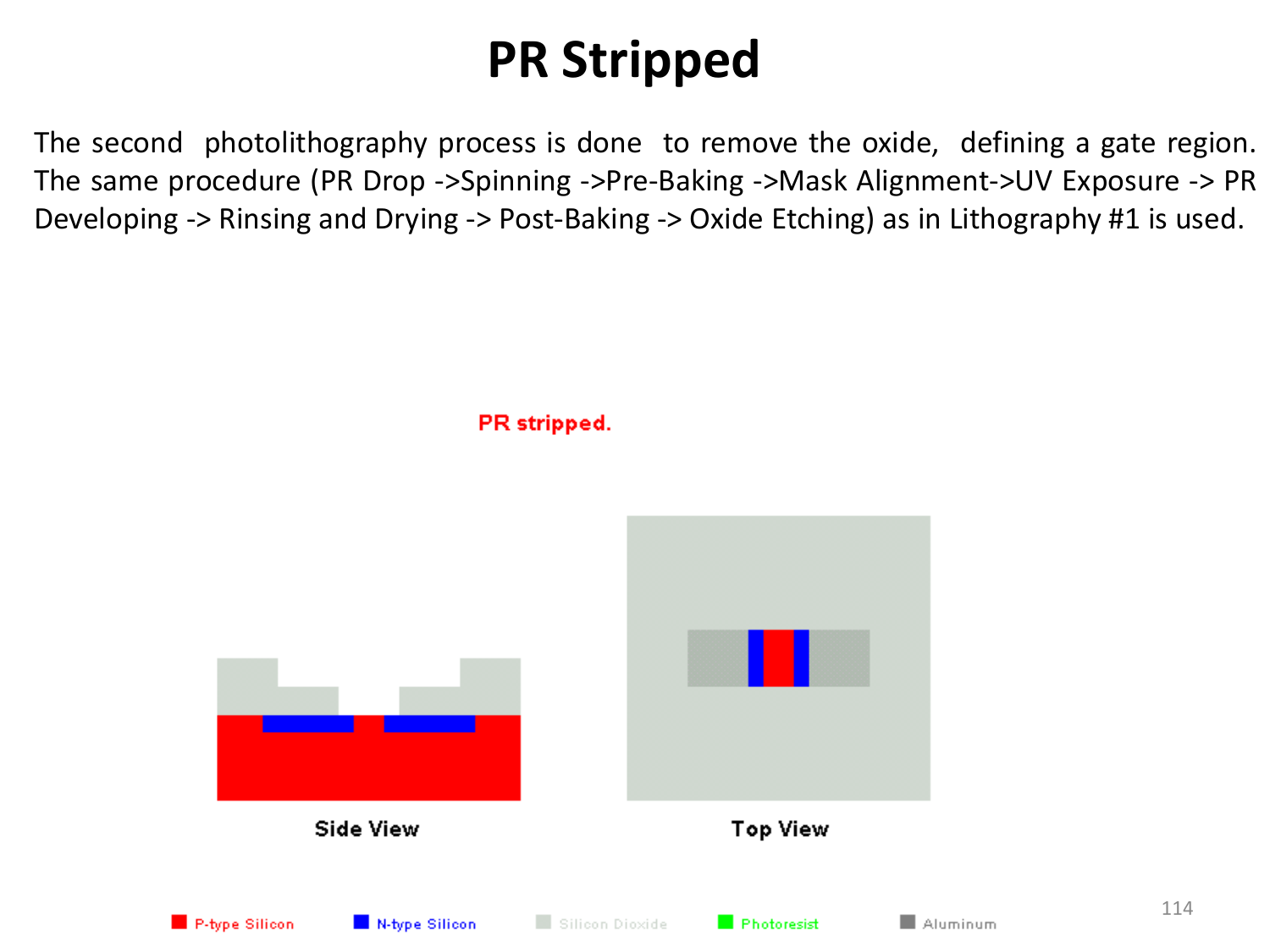### **Gate Oxide Grown**

After the second photolithography, a very thin gate oxide layer(a few hundred angstroms) is grown by thermal oxidation.

Gate Oxide grown.



115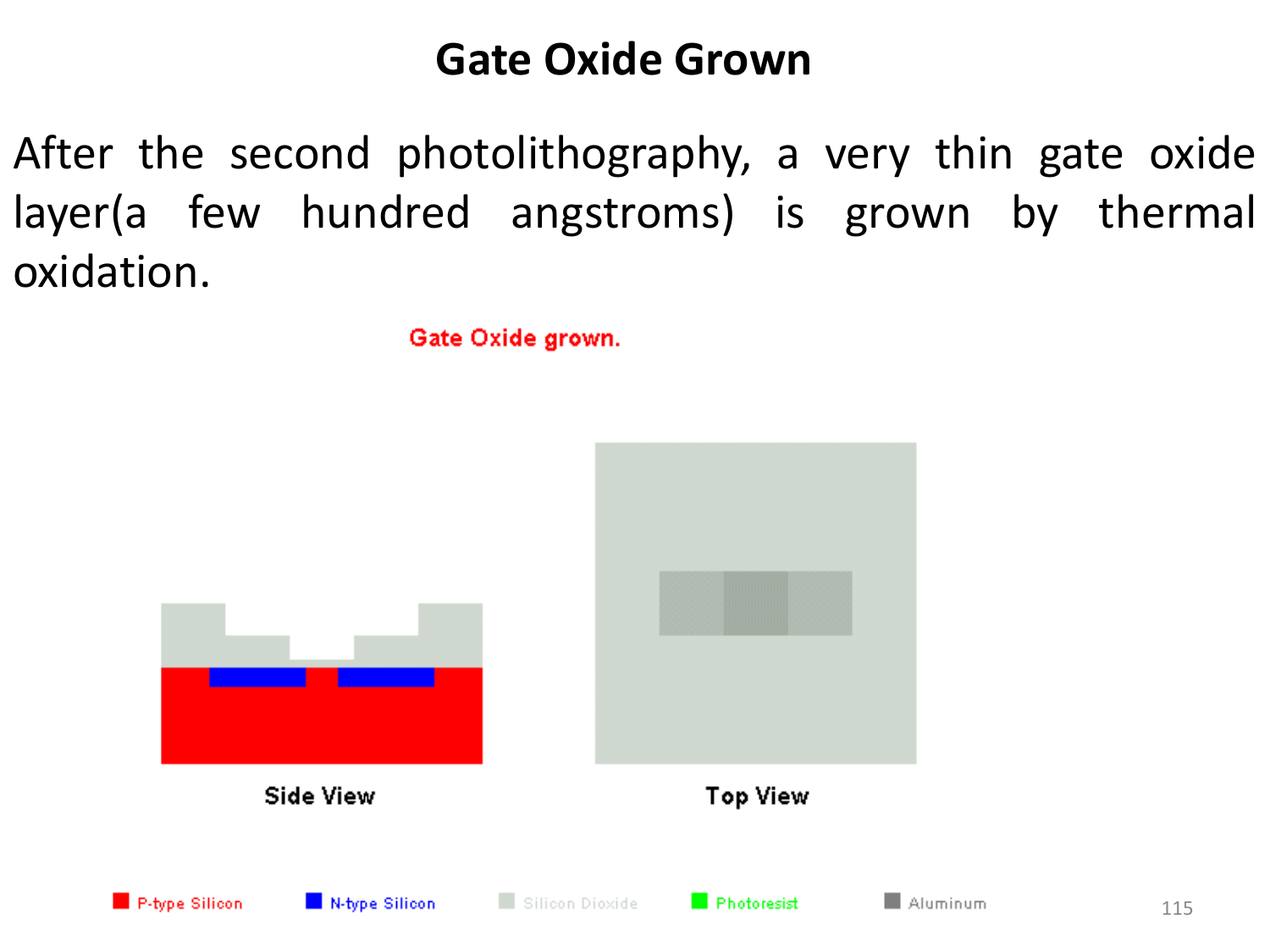### **PR Applied**

The third photolithography process is done to remove the oxide, defining contact holes. The same procedure(PR Drop -> Spinning -> Pre-Baking ->Mask Alignment - >UV Exposure -> PR Developing -> Rinsing and Drying -> Post-Baking -> Oxide etching) as in lithography #1 is used.



PR applied.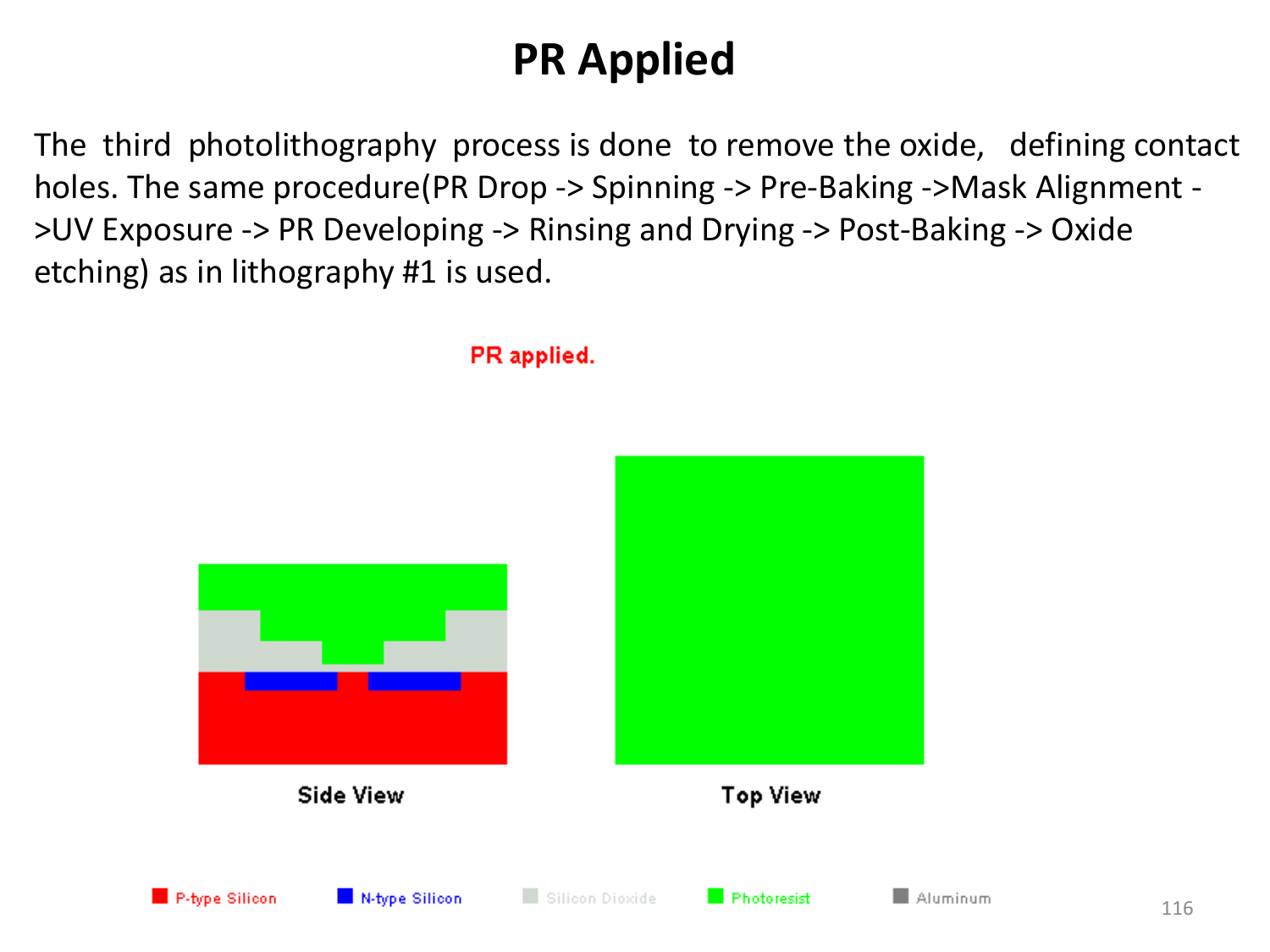### **PR Developed**

The third photolithography process is done to remove the oxide, defining contact holes. The same procedure(PR Drop -> Spinning -> Pre-Baking ->Mask Alignment ->UV Exposure -> PR Developing -> Rinsing and Drying -> Post-Baking -> Oxide etching) as in lithography #1 is used.



PR developed.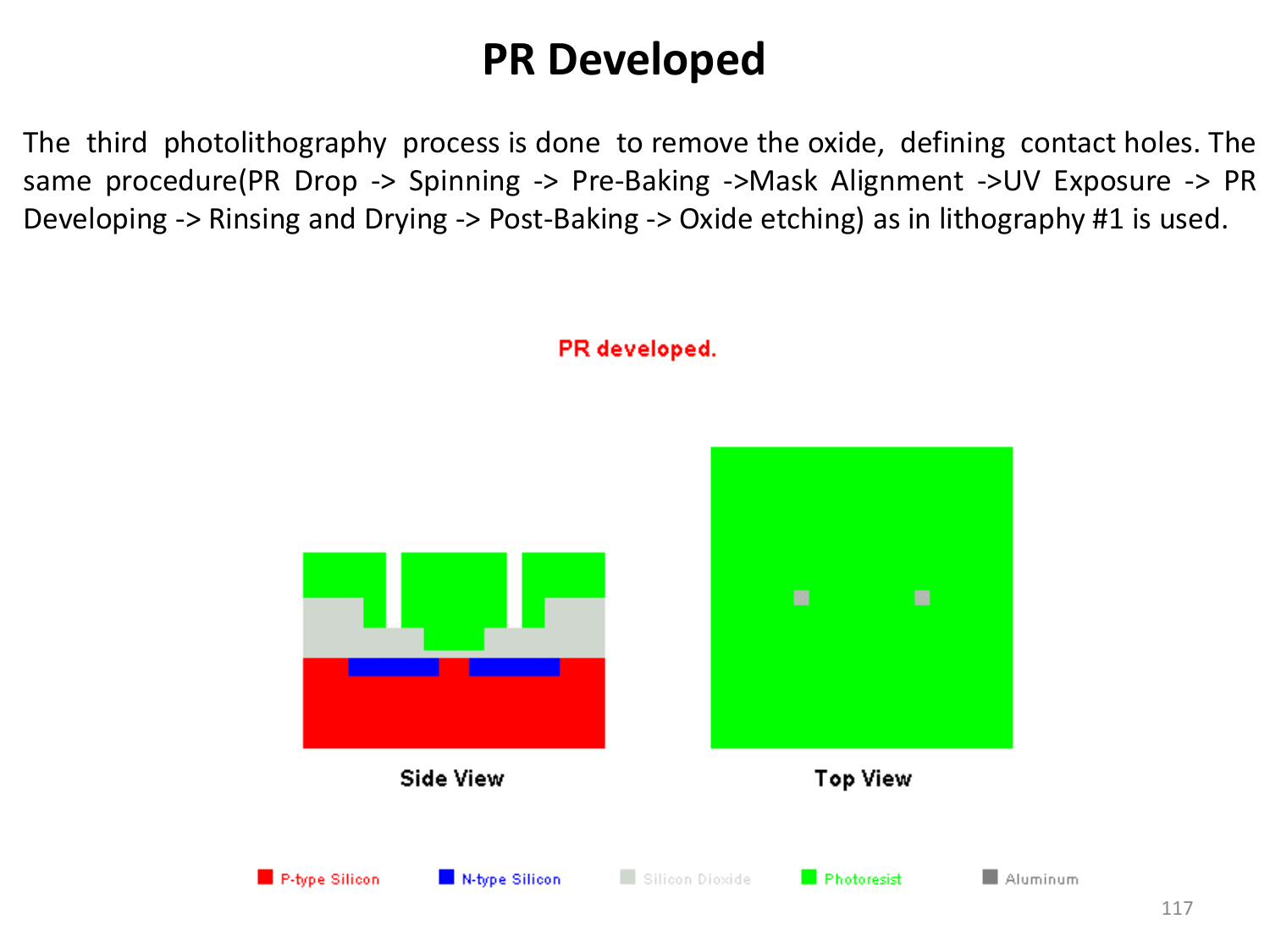#### **Oxide Etched**

The third photolithography process is done to remove the oxide, defining contact holes. The same procedure(PR Drop -> Spinning -> Pre-Baking ->Mask Alignment ->UV Exposure -> PR Developing -> Rinsing and Drying -> Post-Baking -> Oxide etching) as in lithography #1 is used.

Oxide etched.

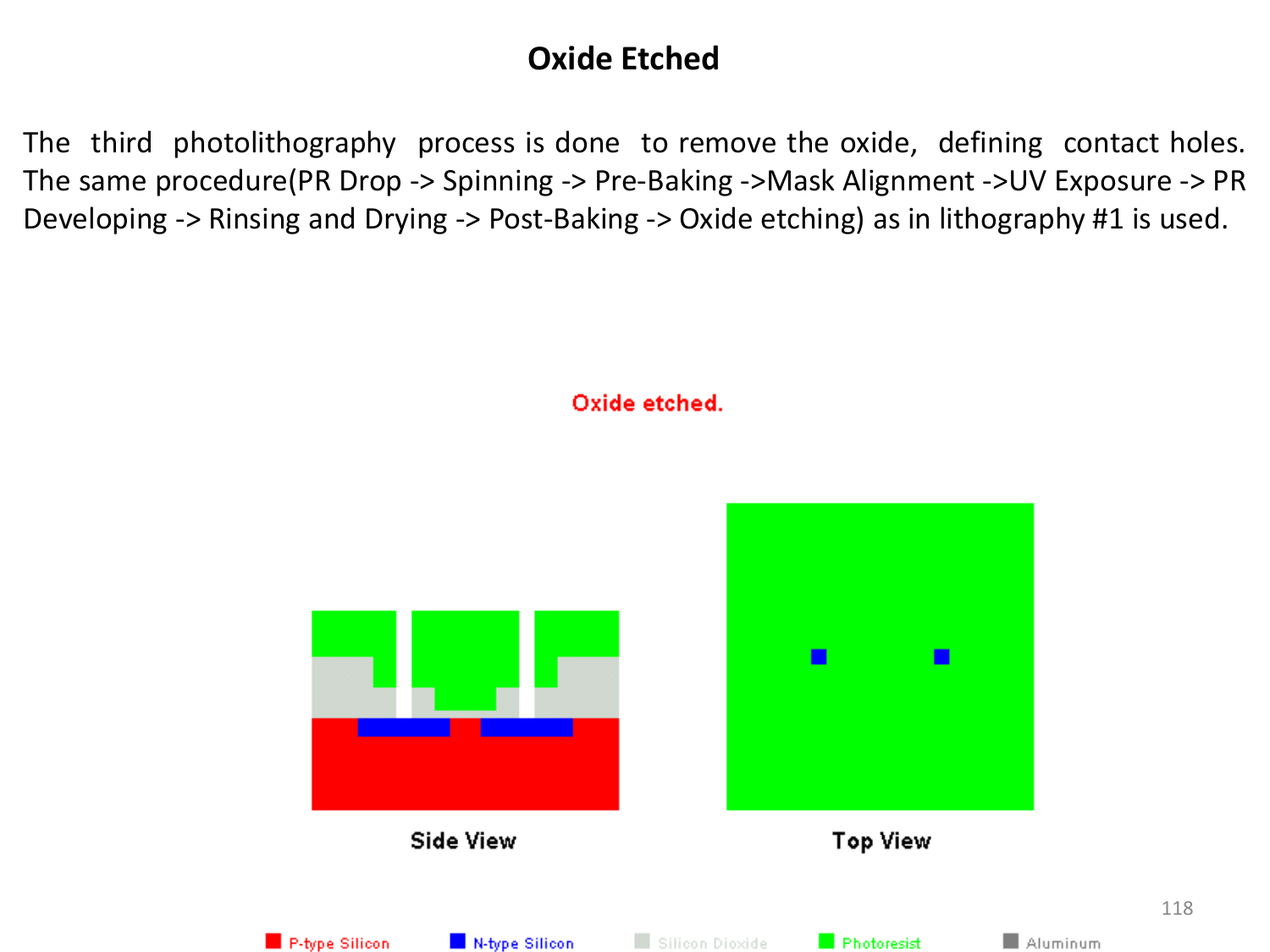#### **PR Removed**

The third photolithography process is done to remove the oxide, defining contact holes. The same procedure(PR Drop -> Spinning -> Pre-Baking ->Mask Alignment ->UV Exposure -> PR Developing -> Rinsing and Drying -> Post-Baking -> Oxide etching) as in lithography #1 is used.



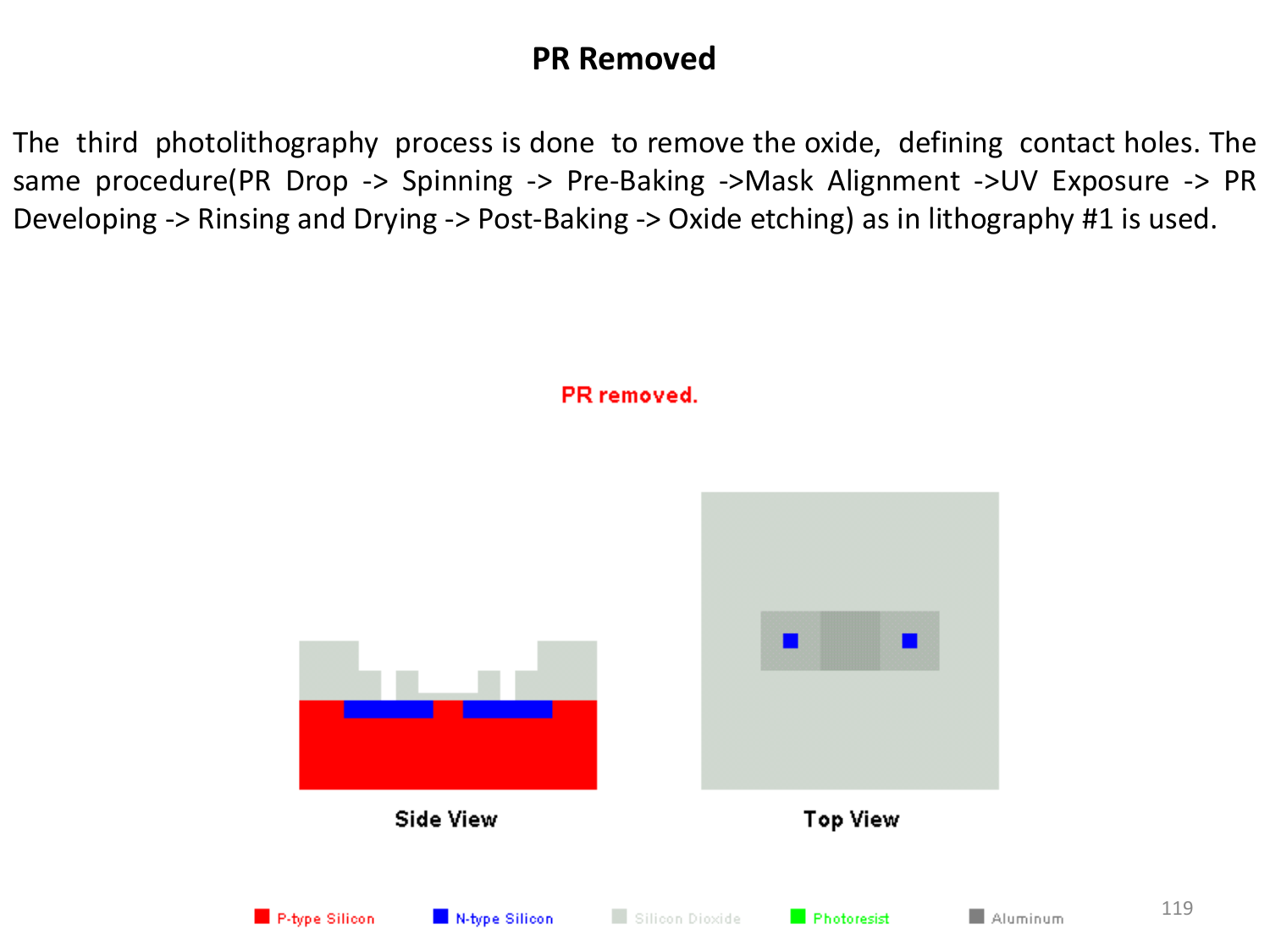#### **Aluminium Film Deposited**

A metal such as Aluminum is then evaporated on the whole substrate surface(a few thousand angstrom thick) under high-vacuum condition.This method is attractive because it is simple and inexpensive and produces no ionizing radiation.The Al layer will form electrical contacts later.

Aluminium film deposited.

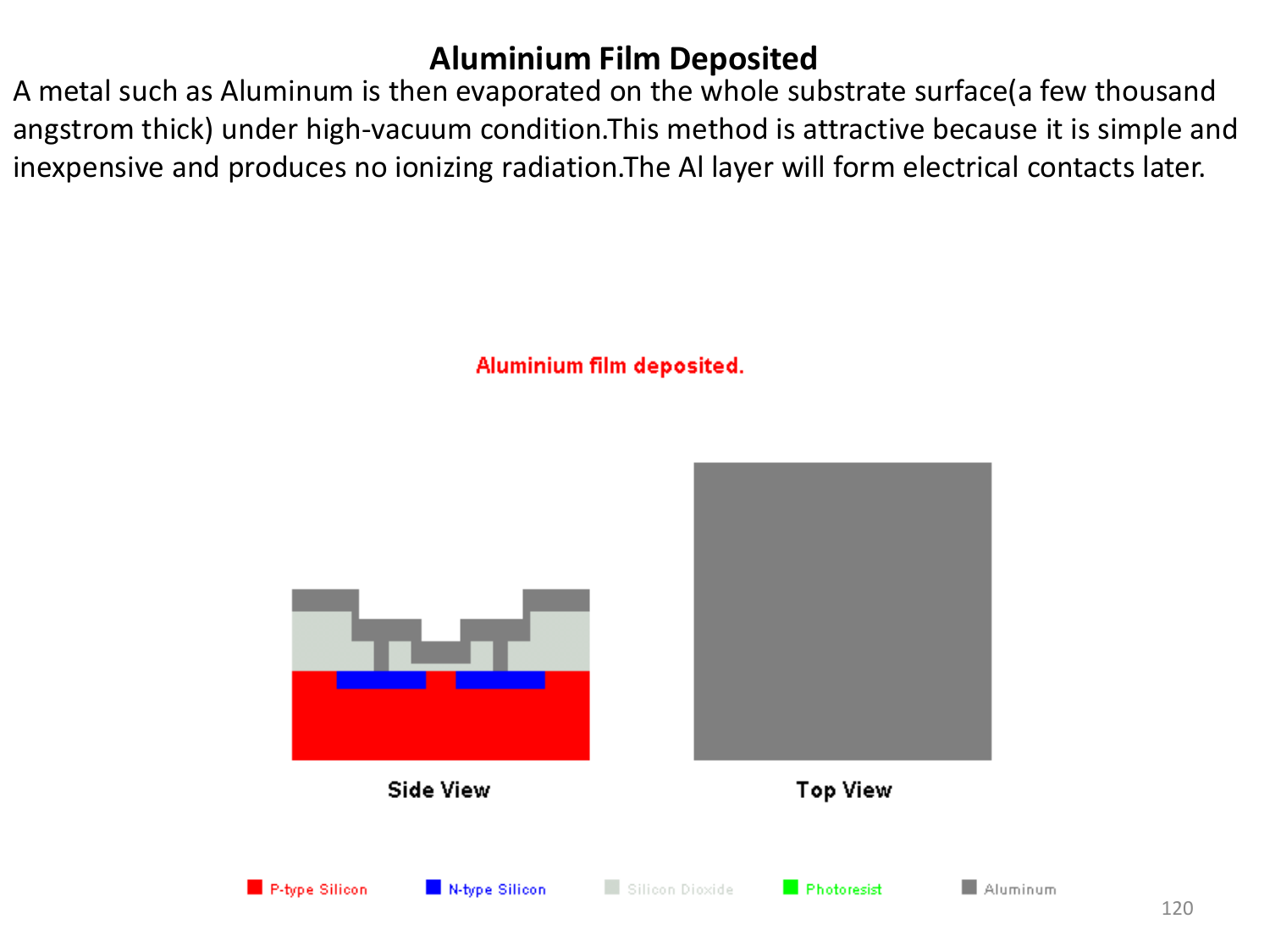### **PR Applied**

The final lithography process is done to remove the Al-layer, defining a contact pattern. The same procedure( PR Drop -> Spinning -> Pre-Baking ->Mask Alignment ->UV Exposure ->PR Developing->Rinsing and Drying->Post-Baking ->Aluminum Etching) as in lithography #1 is used.

PR applied.



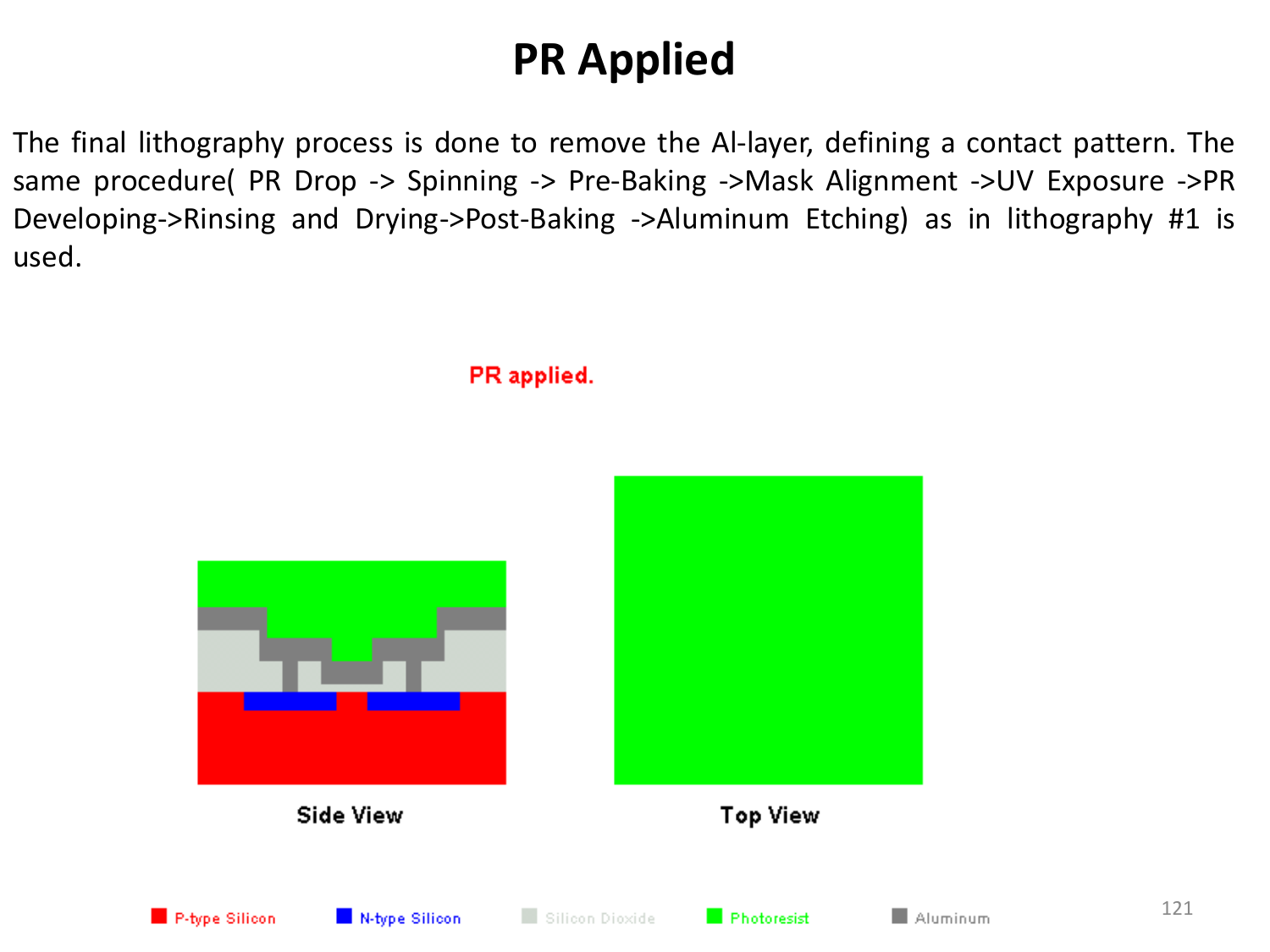### **PR Developed**

The final lithography process is done to remove the Al-layer, defining a contact pattern. The same procedure( PR Drop -> Spinning -> Pre-Baking ->Mask Alignment ->UV Exposure ->PR Developing->Rinsing and Drying->Post-Baking ->Aluminum Etching) as in lithography #1 is used.



Silicon Dioxide

N-type Silicon

**Photoresist** 

122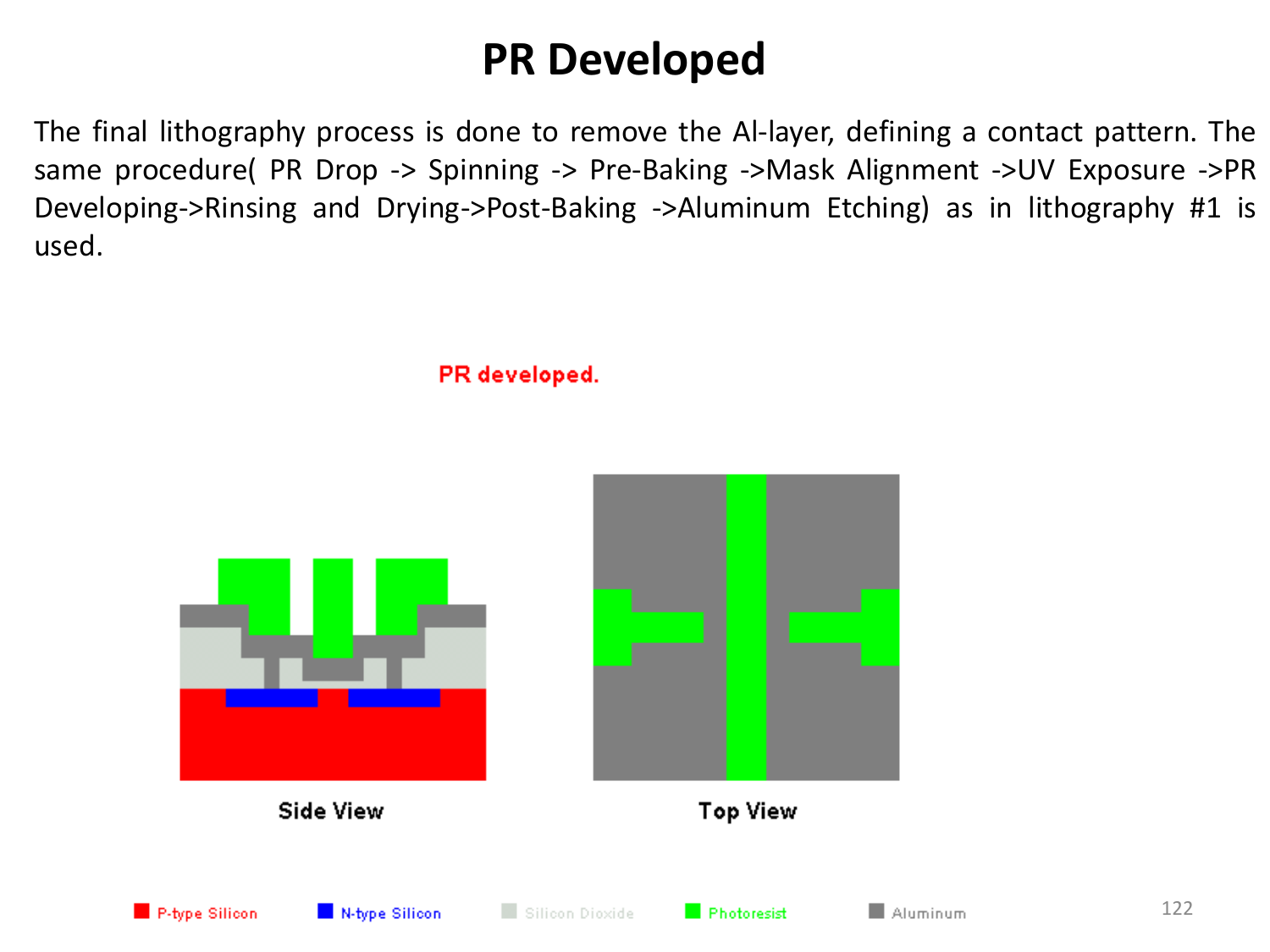### **Aluminum Interconnect Etched**

The final lithography process is done to remove the Al-layer, defining a contact pattern. The same procedure( PR Drop -> Spinning -> Pre-Baking ->Mask Alignment ->UV Exposure ->PR Developing->Rinsing and Drying->Post-Baking ->Aluminum Etching) as in lithography #1 is used.

Aluminium Interconnect etched.